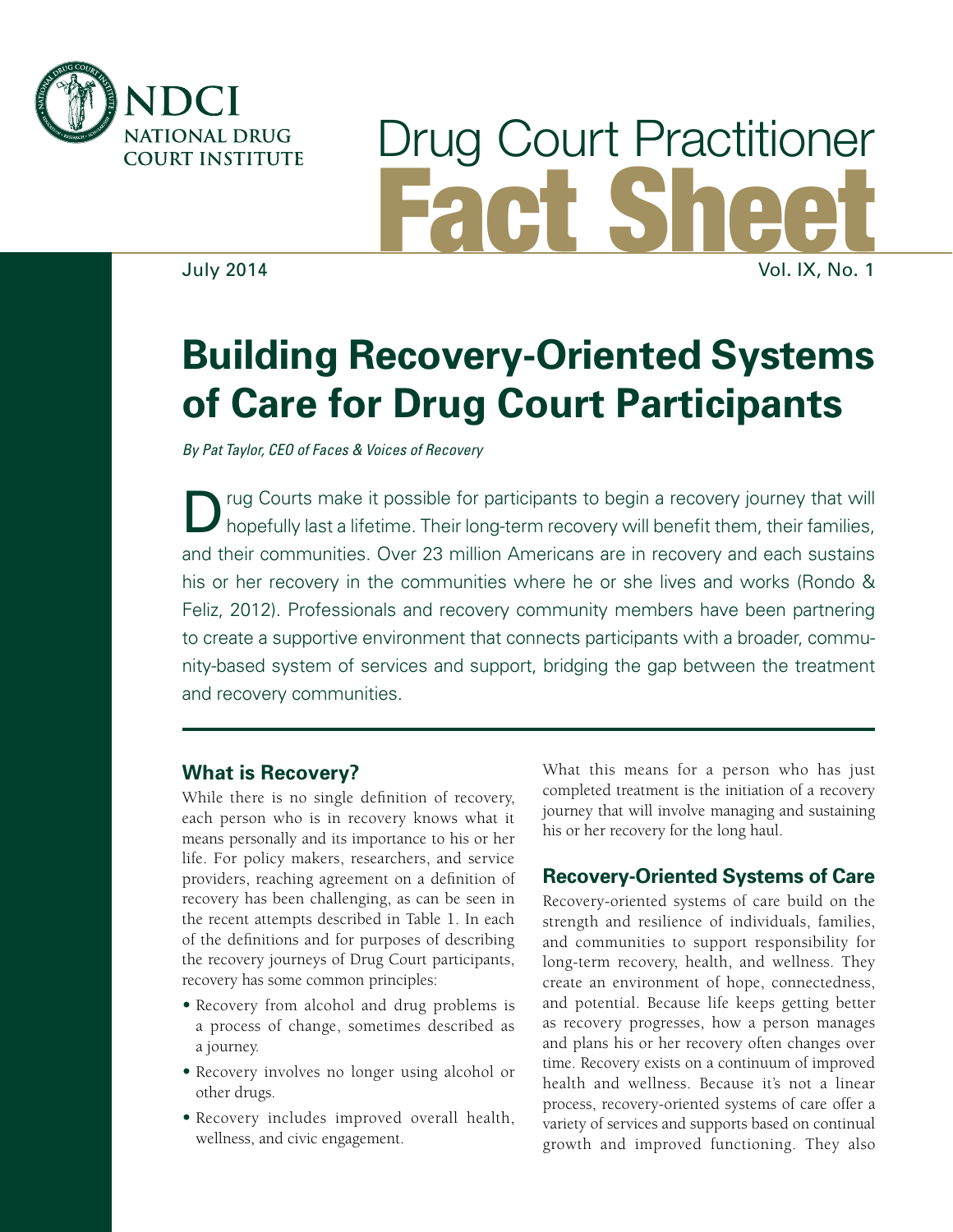

#### **TABLE 1** Definitions of Recovery

| <b>Source</b>                                                   | Year | <b>Definition</b>                                                                                                                                                                                                                                 |
|-----------------------------------------------------------------|------|---------------------------------------------------------------------------------------------------------------------------------------------------------------------------------------------------------------------------------------------------|
| <b>Center for Substance</b><br><b>Abuse Treatment</b><br>(CSAT) | 2005 | Recovery from alcohol and drug problems is a process of<br>change through which an individual achieves abstinence<br>and improved health, wellness, and quality of life                                                                           |
| American Society of<br><b>Addiction Medicine</b>                | 2005 | A patient is in a "state of recovery" when he or she has<br>reached a state of physical and psychological health such<br>that his or her abstinence from dependency-producing drugs<br>is complete and comfortable                                |
| <b>Betty Ford Institute</b><br><b>Consensus Panel</b>           | 2006 | A voluntarily maintained lifestyle characterized by sobriety,<br>personal health, and citizenship                                                                                                                                                 |
| <b>UK Drug Policy</b><br>Commission                             | 2008 | The process of recovery from problematic substance use is<br>characterized by voluntarily sustained control over substance<br>use which maximizes health and wellbeing and participation<br>in the rights, roles, and responsibilities of society |
| <b>Scottish Government</b>                                      | 2008 | A process through which individuals are enabled to move<br>on from their problem drug use towards a drug-free life as<br>an active and contributing member of society.                                                                            |
| <b>SAMHSA</b>                                                   | 2011 | Recovery from mental disorders and substance use disorders<br>is a process of change through which individuals improve their<br>health and wellness, live a self-directed life, and strive<br>to reach their full potential                       |

SOURCE: Recovery Research Institute, 2012

help build recovery-supportive communities that provide emphasis on the physical, social, spiritual, and cultural environments where people live their daily lives.

Public policy considerations can impede or promote the shift from a crisis-oriented, professionally directed, acute-care approach emphasizing treatment to one that is persondirected and recognizes the many pathways to health and wellness. With a greater focus on what happens *before* and *after* treatment, public policies that affect a person's ability to get and keep his or her life on track gain more importance. Because discriminatory public policies continue in the areas

of health care, employment, education, housing, and enfranchisement of those with past criminal justice involvement, everyone who actively supports the recovery process needs to work to end discriminatory policies.

Changing how we think about and engage people with addiction is an important part of building recovery-oriented systems of care. Similar to other chronic health conditions, people with addiction should be treated with dignity and respect. Language and the words that we use to talk about people in or seeking recovery matter because it is such a stigmatized health condition. For example, terms such as *substance abuse* suggest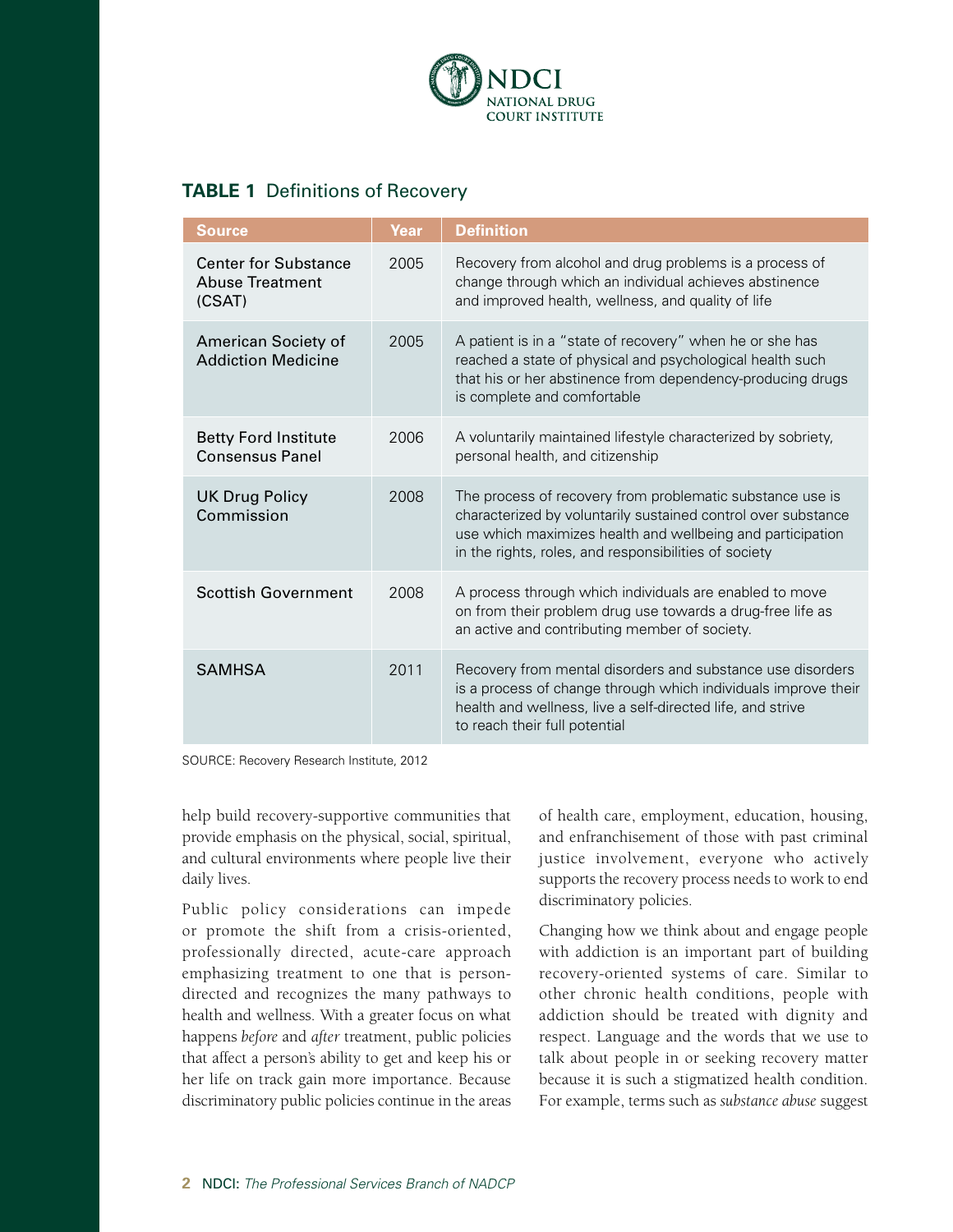## Building Recovery-Oriented Systems of Care for Drug Court Participants

that the individual is voluntarily misusing a substance. In a randomized study of mental health professionals, when a person was described as a *substance abuser* as opposed to having a *substance use disorder*, clinicians perceived them as being responsible for their condition and were more likely to agree that the person should be punished rather than treated (Kelly et al., 2010). Further, recovery-oriented and strength-based approaches avoid pathologizing a person's experience or defining them by their condition or disorder.

Each Drug Court participant has strengths in addition to the issues that brought him or her to Drug Court. One way of determining a person's strengths is by conducting a recovery capital assessment. This is a way to assess the person's internal and external strengths, supports, and resources, and to pinpoint areas that need attention, cultivation, or bolstering. Drug Court teams are uniquely positioned to change attitudes about people seeking recovery from addiction within the criminal justice system. They can engage participants with strength-based approaches, focusing on establishing trust, building relationships, reinforcing existing capabilities, and creating and locating new capabilities. When Drug Court teams elevate recovery as the expectation, their relationships with participants and with other service providers become transformed.

#### **Making Connections in Recovery-Oriented Systems**

One of the essential ingredients for sustained recovery is connection to family and community. Some Drug Courts have successfully developed linkages with the broader recovery community during the Drug Court experience, setting the stage for postgraduate participation in formal services and community supports. These activities, many of which encourage the participation of families, can help support long-term recovery following the Drug Court experience.

A notable example is the Chittenden County Drug Court in Vermont referring many participants to the Turning Point Center of Chittenden County, a peer-run recovery community center (Vermont Recovery Network, 2013). The court requires all new Drug Court participants to participate in a six-session peer-facilitated group called *Making Recovery Easier*, funded by the court administrator's office. Feedback from these groups has been positive and

participants have reported positive outcomes. The Drug Court staff reports that the groups are particularly effective in helping people connect with others in recovery, develop an understanding of the recovery process, and become willing to consider the work required to sustain their recovery. The Drug Court and recovery community center staffs have collaborated on developing programming for participants, which includes peer recovery coaching.

#### *Peer Recovery Support Workers*

Historically sponsors from mutual-aid support programs (such as 12-step groups) who offered voluntary service within communities of recovery were at one end of the spectrum while clinically focused addiction treatment specialists (certified addiction counselors, psychiatrists, psychologists, case managers, and social workers) were at the other end. However, new roles have emerged to help bridge the gap between brief professional treatment in a clinical or institutional setting and sustainable recovery in the community. These peer recovery support workers help individuals and families initiate, stabilize, and sustain recovery. They have *lived experience*, meaning they have successfully engaged in their own recovery with addiction, and are preferably alumni of Drug Courts.

The peer recovery support worker builds a relationship with the participant through identification and trust and has credibility based on mutual understanding. Part of the work of the peer recovery support worker is to help the Drug Court participant develop a recovery plan. Based on the recovery capital assessment, the recovery plan outlines the person's recovery goals. The peer recovery support worker also helps people develop action plans to achieve their goals, to articulate and visualize the kind of life they would like to have in recovery, and to develop a roadmap to get there. They connect participants to recovery-supportive resources that are instrumental to sustaining recovery (e.g., housing and employment) and serve as a liaison to formal and informal community supports, resources, and recovery-supporting activities.

Paid and volunteer peer recovery support workers go by such names as *recovery coach, personal recovery assistants,* or *peer support specialist* (see Table 2). They can be found in recovery community centers, jails, hospitals, child welfare systems, in traditional treatment sites, and in the community.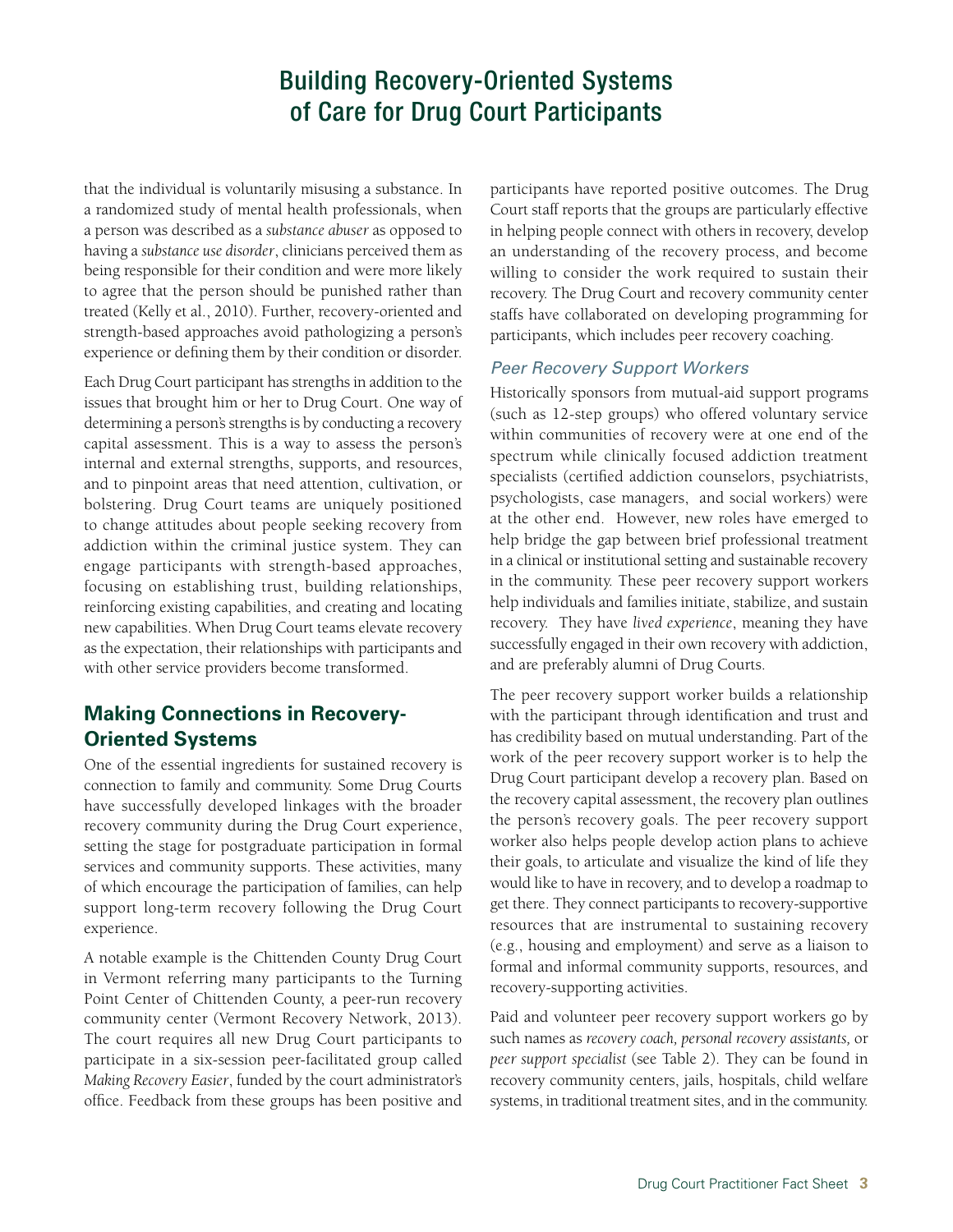

#### **TABLE 2** Definition of Roles

| <b>Role</b>                                                                                                  | Definition                                                                                                                                                                                                                                                                  |
|--------------------------------------------------------------------------------------------------------------|-----------------------------------------------------------------------------------------------------------------------------------------------------------------------------------------------------------------------------------------------------------------------------|
| Peer or recovery coach<br>Peer recovery specialist<br>Peer support specialist<br>Personal recovery assistant | • A volunteer or paid person with personal experience going<br>through recovery<br>• A guide and mentor who may have received training but<br>not necessarily formal education<br>• A consultant with links to traditional professional services<br>and support communities |
| Counselor<br>Case manager                                                                                    | • A licensed medical care professional with specialized education<br>• A provider of traditional therapy and services                                                                                                                                                       |
| Sponsor                                                                                                      | • A volunteer with personal experience going through recovery<br>• A person who is aligned with a 12-step recovery program<br>rather than a professional treatment provider                                                                                                 |

#### **Recovery-Oriented Culture in Drug Courts**

In the Chittenden County Drug Court, the court that requires attendance in six to twelve peer recovery coaching sessions, many participants continue to receive coaching after graduation (Vermont Recovery Network, 2013). The idea of the recovery community as a "holding area" to nurture and support recovery is not a new one, but has been formalized by the use of peer recovery support services and recovery community centers. These community-based and -driven supports reinforce recovery by creating recovery cultural norms, addressing relapse both before and when it occurs, and providing safe spaces where recovery can flourish.

Recovery community centers are providing public and visible spaces for recovery in an increasing number of communities. They engender civic engagement and leadership development. They promote advocacy and education about recovery and are a welcoming place to bring together people in recovery, family members, friends, and a host of community stakeholders.

These community-based supports and services are filling the gap between specialty treatment and mutual-aid support groups. They are part of growing network of institutions that are building recovery-oriented communities and creating a new recovery culture (see Figure 1).

In another example, the Drug Courts in Dauphin County, Pennsylvania, contract with the RASE (Recovery, Advocacy, Service, Empowerment) Project, a recovery community organization in Harrisburg, Pennsylvania, to provide weekly group sessions called *Introduction to Recovery* for participants. In Lancaster and Cumberland Counties, the organization sends volunteers in recovery from its speakers bureau to share their recovery stories. The RASE Project has also assigned a peer recovery specialist (a state-certified and reimbursable service role) to attend court sessions twice a month and provide support services to participants.

A number of recovery community organizations hire Drug Court graduates. For example, in South Carolina, a drug court participant who completed the 40-hour certified peer support specialist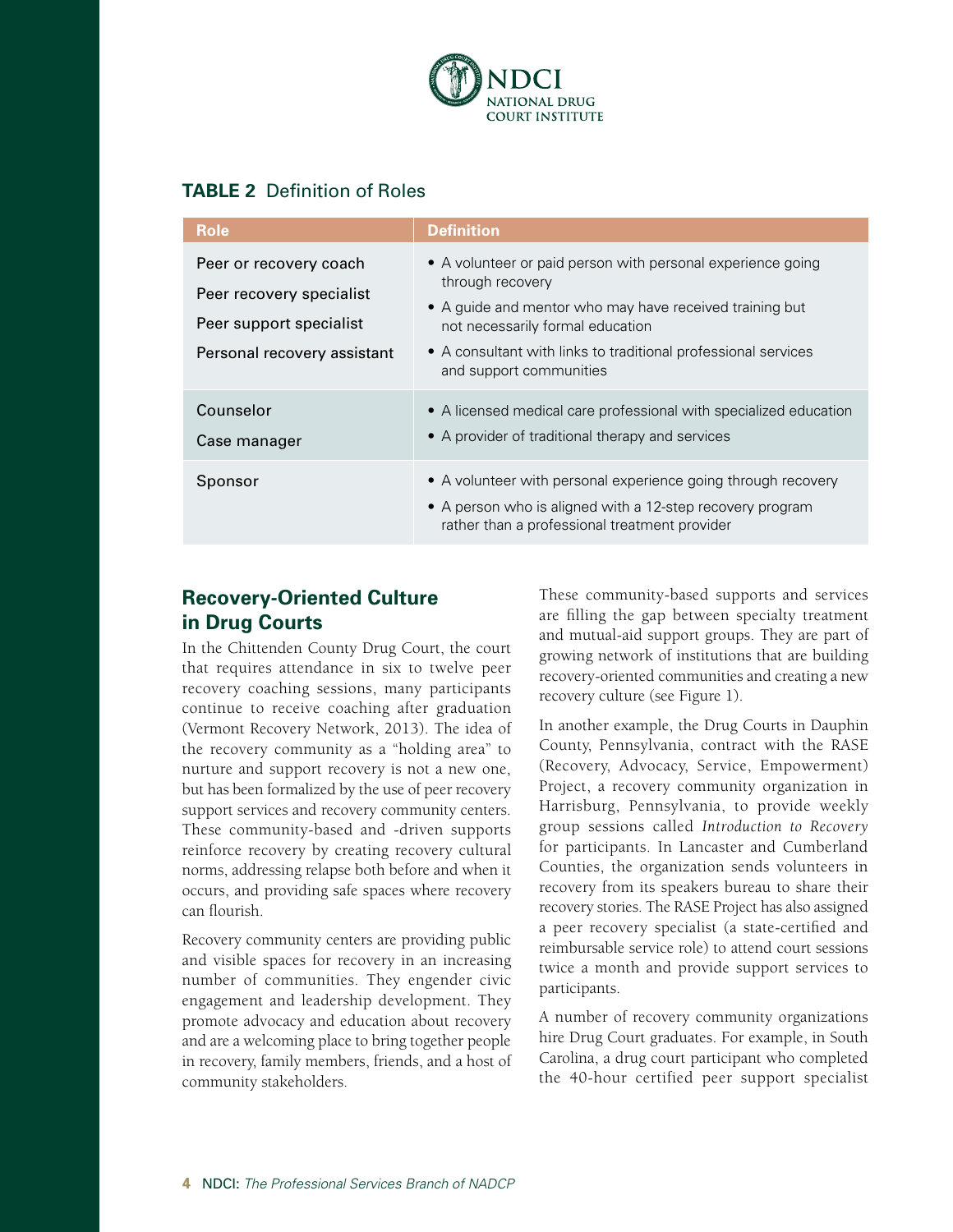### Building Recovery-Oriented Systems of Care for Drug Court Participants

training is leading a women's peer recovery group. Many of these organizations receive referrals for recovery coaching and recovery housing. Most have informal relationships with Drug Courts. Participants may be referred to the recovery community organization or recovery community center for opportunities to socialize and volunteer. These partnerships are reconnecting Drug Court participants with their communities as is demonstrated in an example from Connecticut where two people referred by the Drug Court were awarded volunteer of the month by the Connecticut Community for Addiction Recovery (CCAR).

For Drug Court participants with a criminal history, the opportunity to be involved with a recovery community organization has proved vitally important. At Utah Support Advocates for Recovery Awareness (USARA) in Salt Lake



#### **FIGURE 1** Creating Recovery-Oriented Culture

Source: White, 2009a, 2009b; White et al., 2012

City, participants can complete their community service hours at their recovery community center. Because of their criminal histories, this center is one of the few places where they can do this. The organization's family resource facilitator helps families in the family Drug Court program in the juvenile courts. The facilitator works with parents who have a substance use problem and are involved with the Division of Child and Family Services to regain or maintain custody of their children.

In southeast Pennsylvania, PRO-ACT (Pennsylvania Recovery Organization—Achieving Community Together) works with its Drug Courts by providing a certified recovery specialist to each Drug Court participant to help assess recovery capital and develop a resource recovery plan to help participants enhance and strengthen their recovery. These specialists provide ongoing support through each level of the Drug Court process either face to face or through the use of telephonic recovery support. Family members and significant others receive a family advocate and participate in a family education program, which includes parenting classes. The parenting classes are attended by family and drug court participants together to strengthen family bonds and provide skill-building opportunities to enhance parent effectiveness. In addition, all Drug Court participants have access to Gateway to Work, an 8-session program to help individuals gain and maintain satisfying employment.

Recovery community organizations in rural communities also have relationships with Drug Courts. The Recovery Wyoming Board of Directors includes the DUI/Drug Court coordinator. Drug Court participants learn about the organization's recovery community center, peer recovery support services, and opportunities for sober social activities. In Houston, the Center for Recovery and Wellness Resources provides recovery coach services and all-recovery support groups to help participants on their recovery journey. They also transport individuals to events and services at the local recovery community center to get them plugged into the recovery community. Faces and Voices of Recovery maintains a list of recovery community organizations on its Web site (see Resources at the end of this fact sheet).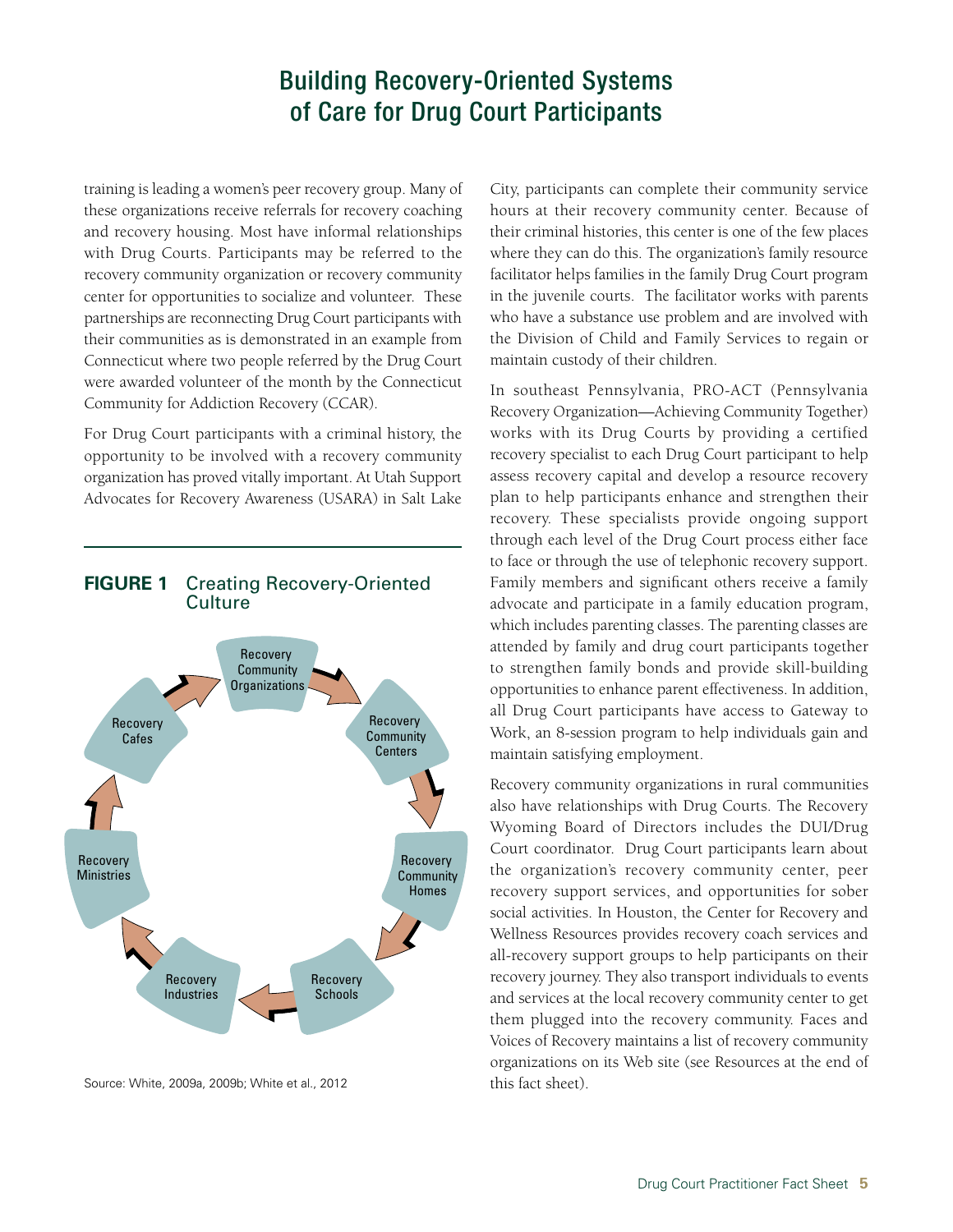

### **Building Recovery-Oriented Systems of Care**

Recovery-oriented systems of care make services and resources available for people to meet their needs. These systems build on the strengths and resilience of individuals, families, and communities to support responsibility for the person's long-term recovery, health, and wellness. Following are some key components of recovery-oriented systems of care (White, 2009a, 2009b; White et al., 2012).

#### *The Foundation for a Recovery-Oriented System of Care*

- Individuals and their families seeking help
- Effective, quality addiction prevention, treatment, and peer and other recovery support services
- An organized recovery community

#### *Building Blocks of Recovery-Oriented Systems of Care*

- Recovery residences: safe and sober peer-driven housing (e.g., Oxford House)
- Developing standards to assure quality
- Advocacy to address increasing not-in-mybackyard (NIMBY) discrimination
- Legal assistance
- Primary health care and dental care
- Employment: recovery-oriented employers and employment programs; job readiness and preparation; and opportunities to volunteer and build work histories
- Financial stability
- Transportation including driver's license
- Education: recovery GED programs; recovery high schools; collegiate recovery programs; and community colleges
- Child care
- Recovery-oriented leisure and social activities (e.g., recovery music, recovery murals, recovery social events, sports venues, and recovery walks)
- Civic engagement (e.g., working to end restrictions on voting rights for people with a criminal justice history)

#### *Communities of Recovery*

- Recovery community organizations
- Recovery community centers
- Peer recovery support services
- September Recovery Month events and rallies
- Recovery chat rooms
- Recovery apps for phones
- Mutual-aid support groups (e.g., AA, NA, MA, CA, Smart Recovery)
- Recovery-oriented employers
- Treatment and Drug Court alumni and graduate associations
- Recovery high schools and collegiate recovery communities
- Recovery media and entertainment
- The FIX, Radio Recovery, recovery cruises
- Recovery professional organizations
- Recovery ministries

Drug Courts can take the first steps toward building recovery-oriented systems of care for participants by bringing in people in recovery to programs, offering hope, and inviting participants to build their own recovery journeys. They can help organize and encourage participants to be a part of communitybased recovery celebrations throughout the year and during September's National Recovery Month observances. The Recovery Self-Assessment Tool below is a comprehensive list of practical steps that Drug Courts can take to assess and address their readiness to bridge the gap between the treatment and recovery communities.

#### **Recovery-Oriented Drug Courts:**  A Self-Assessment Tool

Use this tool to think about the ways that your program is building bridges to the recovery community and providing opportunities for individuals to achieve and sustain their recovery from addiction. A recovery orientation will increase your ability to be successful in getting individuals the support they need while they are in your program and as they transition into the community.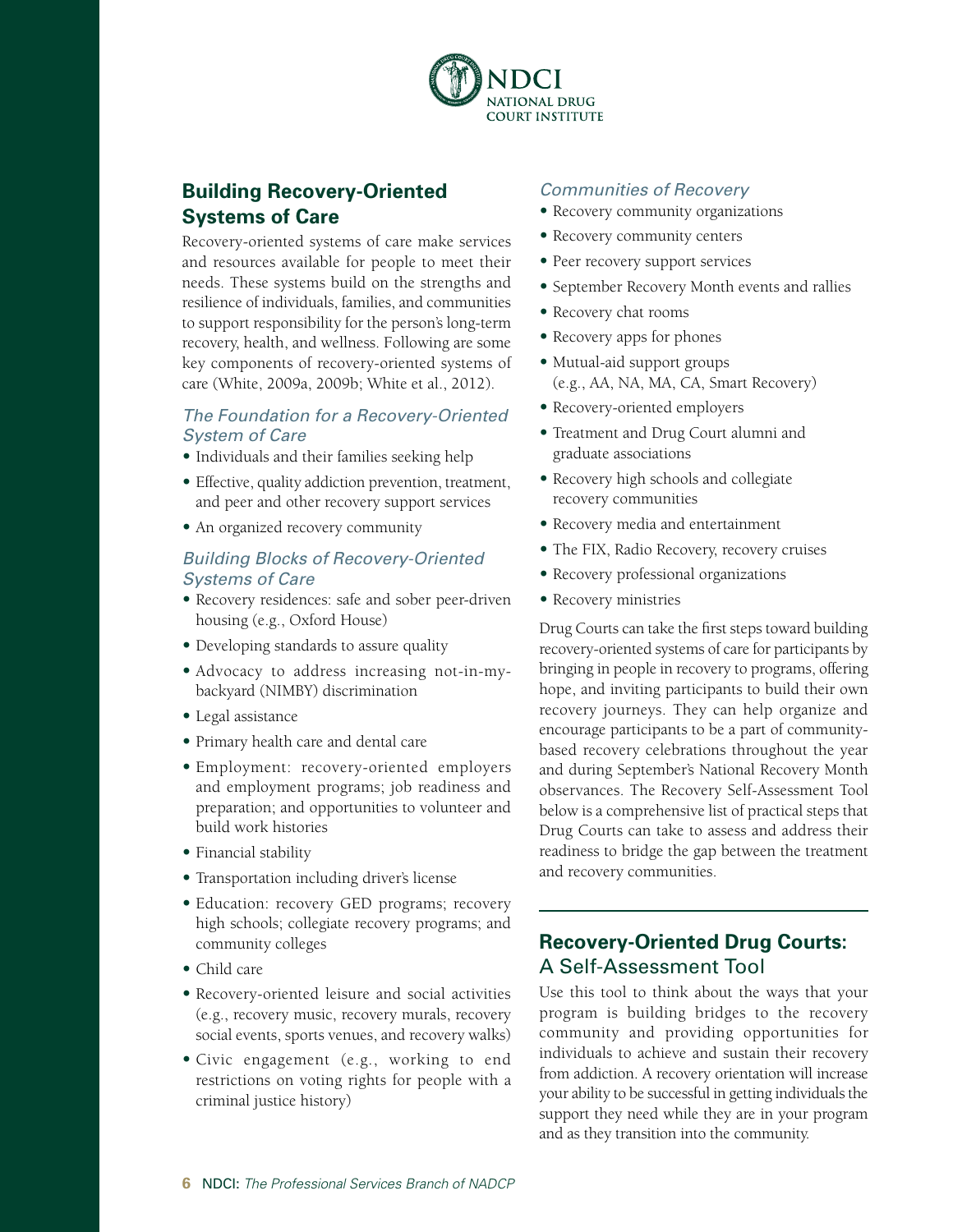# Building Recovery-Oriented Systems of Care for Drug Court Participants

#### **CHECK LIST**

#### **LEADERSHIP**

We incorporate a vision of long-term recovery for participants and their families in the Drug Court's mission.

Our advisory board includes Drug Court graduates who are in long-term recovery and representatives of the recovery community.

Our staff members and volunteers include people in long-term recovery and their family.

Our staff members are involved in activities that address the social stigma and other forms of discrimination faced by people in recovery who have criminal records.

Our staff members receive ongoing specific training on addiction and recovery policies and practices, including updates on research, support services, community organizations, and resources, and attend open 12-step meetings.

Our staff members are required to be familiar and experienced with a variety of mutual-aid support groups (e.g., 12-step programs, Smart Recovery, Double Trouble).

We encourage opportunities to share stories of long-term recovery.

**FAMILY AND SUPPORTER INVOLVEMENT**

We provide an information packet about Drug Court and resources for help.

When the participant agrees, we involve family in the development of the recovery plan.

We provide added incentives for individuals who attend family counseling.

We encourage family members to participate in recovery community organizations, recovery community center activities, family mutual-aid groups, and other supports.

When the participant agrees, we encourage family to attend Drug Court sessions and participate in meetings, barbecues, outings, and other sober social events.

When the participant agrees, we involve family in progress sessions that are scheduled before graduation.

#### **SERVICE PHILOSOPHY**

We educate all participants, family members, and supporters about the recovery community.

We embrace the importance of self-determination and choice in planning a program for long-term recovery, which includes goal development, a menu of supports and services, and desired outcomes.

We require each participant to develop a recovery plan before entering the final phase of Drug Court.

We embrace the importance of matching and understanding individual participants' characteristics with the methods and services that will best help them achieve and sustain their recovery.

#### **COMMUNITY LINKAGES**

We offer a volunteer program that includes people in long-term recovery.

We have an alumni program that includes participants and their families.

We provide and maintain a comprehensive listing of diverse mutual-aid supports.

We provide and maintain linkages with secular and faith-based recovery support resources.

We offer and support alcohol- and drug-free social activities.

We provide and maintain linkages to safe, sober, and structured housing opportunities.

We provide and maintain linkages to recovery friendly jobs, employers, and training.

We include recovery-oriented questions in the exit questionnaire and all program evaluation for graduates.

We monitor and assess the percentage of participants who are linked to the recovery community prior to graduation.